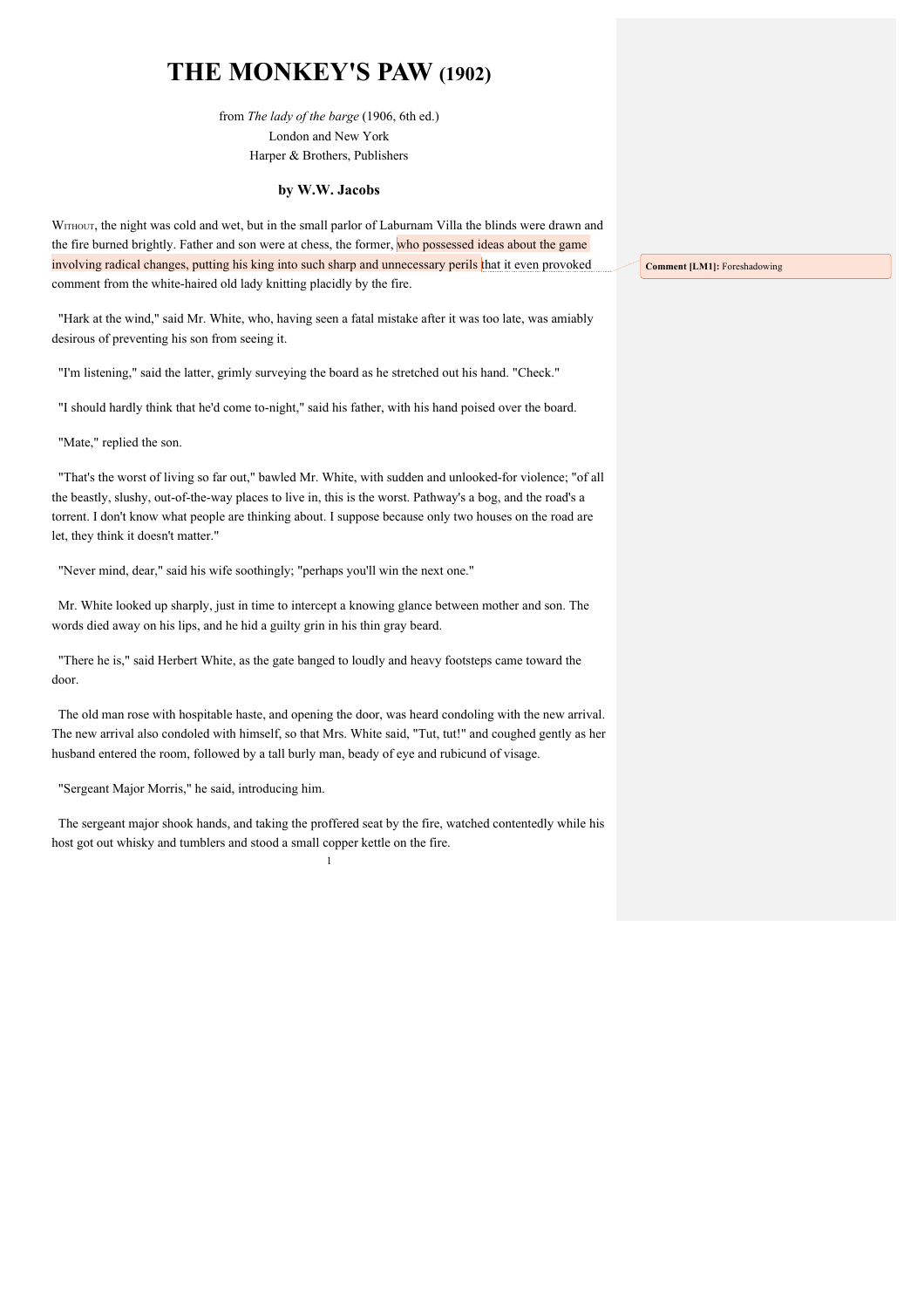| At the third glass his eyes got brighter, and he began to talk, the little family circle regarding with eager<br>interest this visitor from distant parts, as he squared his broad shoulders in the chair and spoke of strange<br>scenes and doughty deeds of wars and plagues and strange peoples. |                                     |
|-----------------------------------------------------------------------------------------------------------------------------------------------------------------------------------------------------------------------------------------------------------------------------------------------------|-------------------------------------|
| "Twenty-one years of it," said Mr. White, nodding at his wife and son. "When he went away he was a<br>slip of a youth in the warehouse. Now look at him."                                                                                                                                           |                                     |
| "He don't look to have taken much harm," said Mrs. White, politely.                                                                                                                                                                                                                                 |                                     |
| "I'd like to go to India myself," said the old man, "just to look round a bit, you know."                                                                                                                                                                                                           |                                     |
| "Better where you are," said the sergeant major, shaking his head. He put down the empty glass, and<br>sighing softly, shook it again.                                                                                                                                                              | <b>Comment [LM2]: Foreshadowing</b> |
| "I should like to see those old temples and fakirs and jugglers," said the old man. "What was that you<br>started telling me the other day about a monkey's paw or something, Morris?"                                                                                                              |                                     |
| "Nothing," said the soldier hastily. "Leastways, nothing worth hearing."                                                                                                                                                                                                                            |                                     |
| "Monkey's paw?" said Mrs. White curiously.                                                                                                                                                                                                                                                          |                                     |
| "Well, it's just a bit of what you might call magic, perhaps," said the sergeant-major off-handedly.                                                                                                                                                                                                |                                     |
| His three listeners leaned forward eagerly. The visitor absentmindedly put his empty glass to his lips and<br>then set it down again. His host filled it for him.                                                                                                                                   |                                     |
| "To look at," said the sergeant-major, fumbling in his pocket, "it's just an ordinary little paw, dried to a<br>mummy."                                                                                                                                                                             |                                     |
| He took something out of his pocket and proffered it. Mrs. White drew back with a grimace, but her son,<br>taking it, examined it curiously.                                                                                                                                                        |                                     |
| "And what is there special about it?" inquired Mr. White, as he took it from his son and, having<br>examined it, placed it upon the table.                                                                                                                                                          |                                     |
| "It had a spell put on it by an old fakir," said the sergeant major, "a very holy man. He wanted to show<br>that fate ruled people's lives, and that those who interfered with it did so to their sorrow. He put a spell on<br>it so that three separate men could each have three wishes from it." | <b>Comment [LM3]: Foreshadowing</b> |
| His manner was so impressive that his hearers were conscious that their light laughter jarred somewhat.                                                                                                                                                                                             |                                     |
| "Well, why don't you have three, sir?" said Herbert White cleverly.                                                                                                                                                                                                                                 |                                     |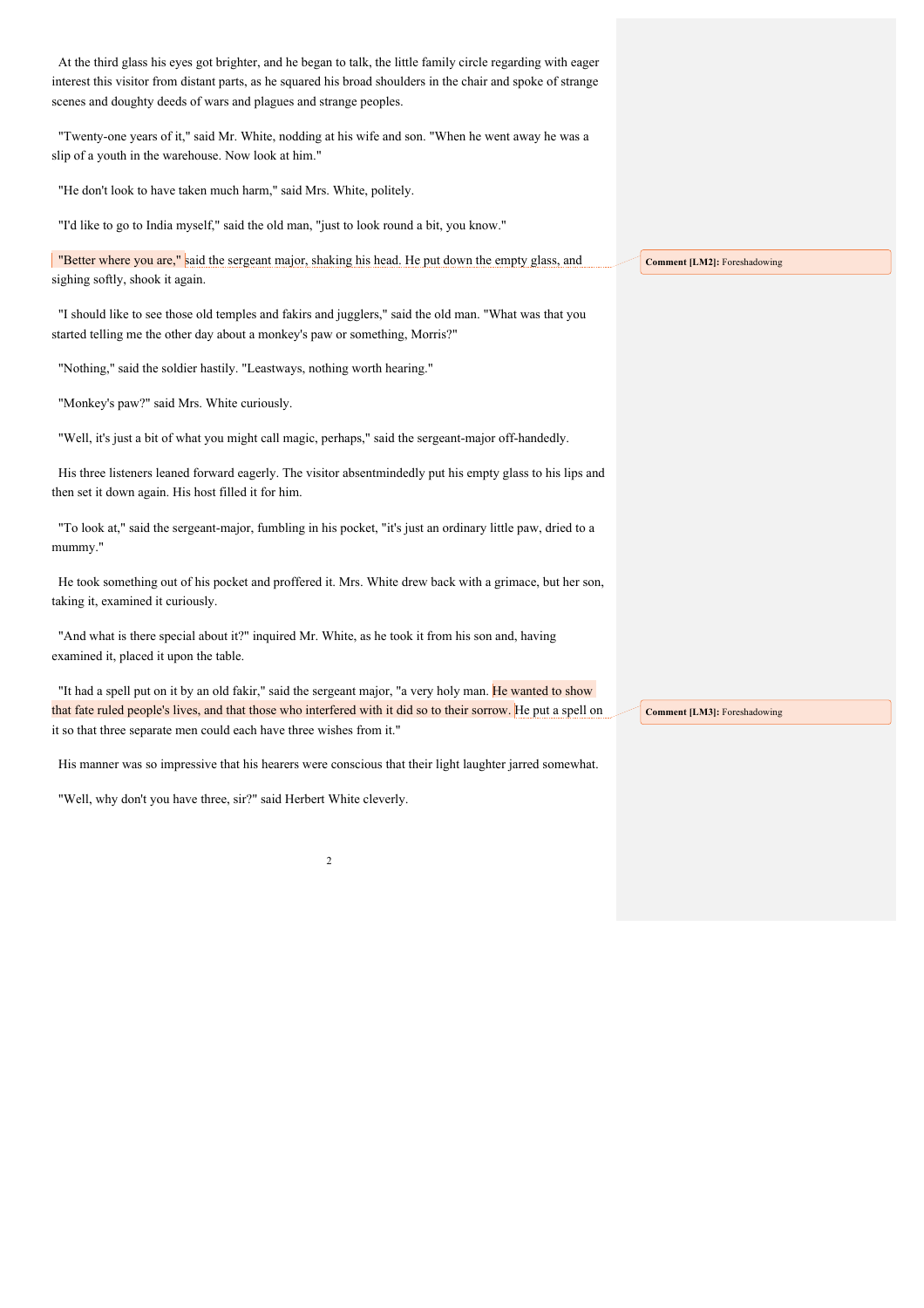| The soldier regarded him in the way that middle age is wont to regard presumptuous youth. "I have," he<br>said quietly, and his blotchy face whitened.                                                                                                                                                                                  |                                     |
|-----------------------------------------------------------------------------------------------------------------------------------------------------------------------------------------------------------------------------------------------------------------------------------------------------------------------------------------|-------------------------------------|
| "And did you really have the three wishes granted?" asked Mrs. White.                                                                                                                                                                                                                                                                   |                                     |
| "I did," said the sergeant major, and his glass tapped against his strong teeth.                                                                                                                                                                                                                                                        |                                     |
| "And has anybody else wished?" inquired the old lady.                                                                                                                                                                                                                                                                                   |                                     |
| "The first man had his three wishes, yes," was the reply. "I don't know what the first two were, but the<br>third was for death. That's how I got the paw."                                                                                                                                                                             | <b>Comment [LM4]: Foreshadowing</b> |
| His tones were so grave that a hush fell upon the group.                                                                                                                                                                                                                                                                                |                                     |
| "If you've had your three wishes, it's no good to you now, then, Morris," said the old man at last. "What<br>do you keep it for?"                                                                                                                                                                                                       |                                     |
| The soldier shook his head. "Fancy, I suppose," he said slowly. "I did have some idea of selling it,<br>but I don't think I will. It has caused enough mischief already. Besides, people won't buy. They<br>think it's a fairy tale; some of them, and those who do think anything of it want to try it first and<br>pay me afterward." | <b>Comment [LM5]:</b> Foreshadowing |
| "If you could have another three wishes," said the old man, eyeing him keenly, "would you have them?"                                                                                                                                                                                                                                   |                                     |
| "I don't know," said the other. "I don't know."                                                                                                                                                                                                                                                                                         |                                     |
| He took the paw, and dangling it between his front finger and thumb, suddenly threw it upon the fire.<br>White, with a slight cry, stooped down and snatched it off.                                                                                                                                                                    |                                     |
| "Better let it burn," said the soldier solemnly.                                                                                                                                                                                                                                                                                        |                                     |
| "If you don't want it, Morris," said the old man, "give it to me."                                                                                                                                                                                                                                                                      |                                     |
| "I won't," said his friend doggedly. "I threw it on the fire. If you keep it, don't blame me for what                                                                                                                                                                                                                                   |                                     |
| happens. Pitch it on the fire again, like a sensible man."                                                                                                                                                                                                                                                                              | <b>Comment [LM6]: Foreshadowing</b> |
| The other shook his head and examined his new possession closely. "How do you do it?" he inquired.                                                                                                                                                                                                                                      |                                     |
| "Hold it up in your right hand and wish aloud,' said the sergeant-major, "but I warn you of the                                                                                                                                                                                                                                         |                                     |
| consequences."                                                                                                                                                                                                                                                                                                                          | <b>Comment [LM7]: Foreshadowing</b> |
| "Sounds like the Arabian Nights," said Mrs. White, as she rose and began to set the supper. "Don't you<br>think you might wish for four pairs of hands for me?"                                                                                                                                                                         |                                     |
| 3                                                                                                                                                                                                                                                                                                                                       |                                     |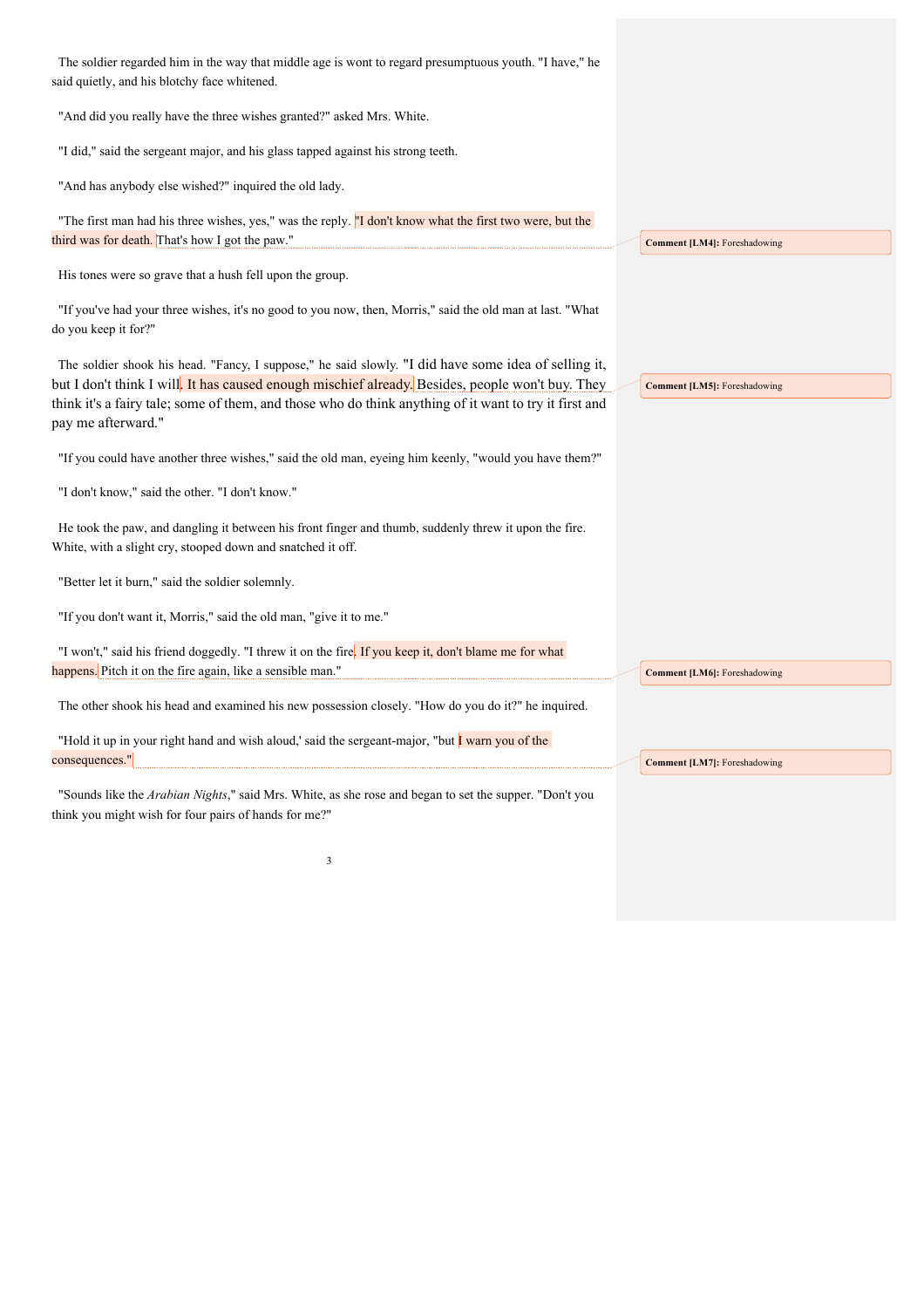Her husband drew the talisman from his pocket and then all three burst into laughter as the sergeant major, with a look of alarm on his face, caught him by the arm.

"If you must wish," he said gruffly, "wish for something sensible."

Mr. White dropped it back into his pocket, and placing chairs, motioned his friend to the table. In the business of supper, the talisman was partly forgotten, and afterward the three sat listening in an enthralled fashion to a second installment of the soldier's adventures in India.

"If the tale about the monkey paw is not more truthful than those he has been telling us," said Herbert, as the door closed behind their guest, just in time for him to catch the last train, "we shan't make much out of it."

"Did you give him anything for it, father?" inquired Mrs. White, regarding her husband closely.

"A trifle," said he, coloring slightly. "He didn't want it, but I made him take it. And he pressed me again to throw it away."

"Likely," said Herbert, with pretended horror. "Why, we're going to be rich, and famous, and happy. Wish to be an emperor, father, to begin with; then you can't be henpecked."

He darted round the table, pursued by the maligned Mrs. White armed with an antimacassar.

Mr. White took the paw from his pocket and eyed it dubiously. "I don't know what to wish for, and that's a fact," he said slowly. "It seems to me I've got all I want."

"If you only cleared the house, you'd be quite happy, wouldn't you?" said Herbert, with his hand on his shoulder. "Well, wish for two hundred pounds, then; that'll just do it."

His father, smiling shamefacedly at his own credulity, held up the talisman, as his son, with a solemn face somewhat marred by a wink at his mother, sat down at the piano and struck a few impressive chords.

"I wish for two hundred pounds," said the old man distinctly.

A fine crash from the piano greeted the words, interrupted by a shuddering cry from the old man. His wife and son ran toward him.

"It moved, he cried, with a glance of disgust at the object as it lay on the floor. "As I wished it twisted in my hands like a snake."

4

"Well, I don't see the money," said his son, as he picked it up and placed it on the table, "and I bet I never shall."

"It must have been your fancy, father," said his wife, regarding him anxiously.

**Comment [LM8]:** Foreshadowing

**Comment [LM9]:** Irony

**Comment [LM10]:** Irony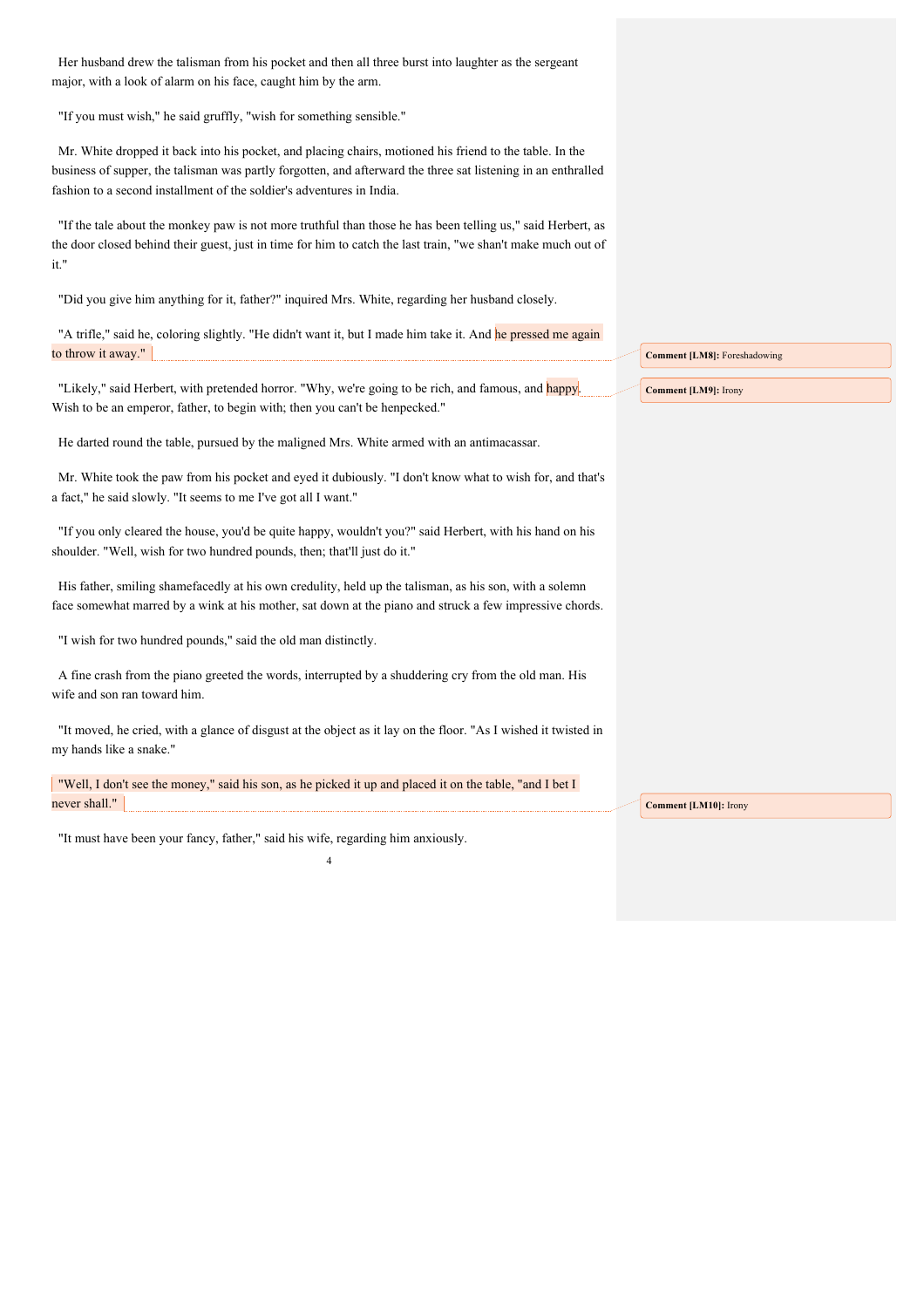He shook his head. "Never mind, though; there's no harm done, but it gave me a shock all the same."

They sat down by the fire again while the two men finished their pipes. Outside, the wind was higher than ever, and the old man started nervously at the sound of a door banging upstairs. A silence unusual and depressing settled upon all three, which lasted until the old couple rose to retire for the night.

"I expect you'll find the cash tied up in a big bag in the middle of your bed," said Herbert, as he bade them good-night, "and something horrible squatting up on top of the wardrobe watching you as you pocket your ill-gotten gains."

He sat alone in the darkness, gazing at the dying fire, and seeing faces in it. The last face was so horrible and so simian that he gazed at it in amazement. It got so vivid that, with a little uneasy laugh, he felt on the table for a glass containing a little water to throw over it. His hand grasped the monkey's paw, and with a little shiver he wiped his hand on his coat and went up to bed.

## **II.**

IN the brightness of the wintry sun next morning as it streamed over the breakfast table Herbert laughed at his fears. There was an air of prosaic wholesomeness about the room, which it had lacked on the previous night, and the dirty, shriveled little paw was pitched on the sideboard with a carelessness, which betokened no great belief in its virtues.

"I suppose all old soldiers are the same," said Mrs. White. "The idea of our listening to such nonsense! How could wishes be granted in these days? And if they could, how could two hundred pounds hurt you, father?"

"Might drop on his head from the sky," said the frivolous Herbert.

"Morris said the things happened so naturally," said his father, "that you might if you so wished attribute it to coincidence."

"Well, don't break into the money before I come back," said Herbert, as he rose from the table. "I'm afraid it'll turn you into a mean, avaricious man, and we shall have to disown you."

His mother laughed, and following him to the door, watched him down the road, and returning to the breakfast table, was very happy at the expense of her husband's credulity. All of which did not prevent her from scurrying to the door at the postman's knock, nor prevent her from referring somewhat shortly to retired sergeant majors of bibulous habits when she found that the post brought a tailor's bill.

5

**Comment [LM11]:** Irony

**Comment [LM12]:** Irony **Comment [LM13]:** Irony **Comment [LM14]:** Irony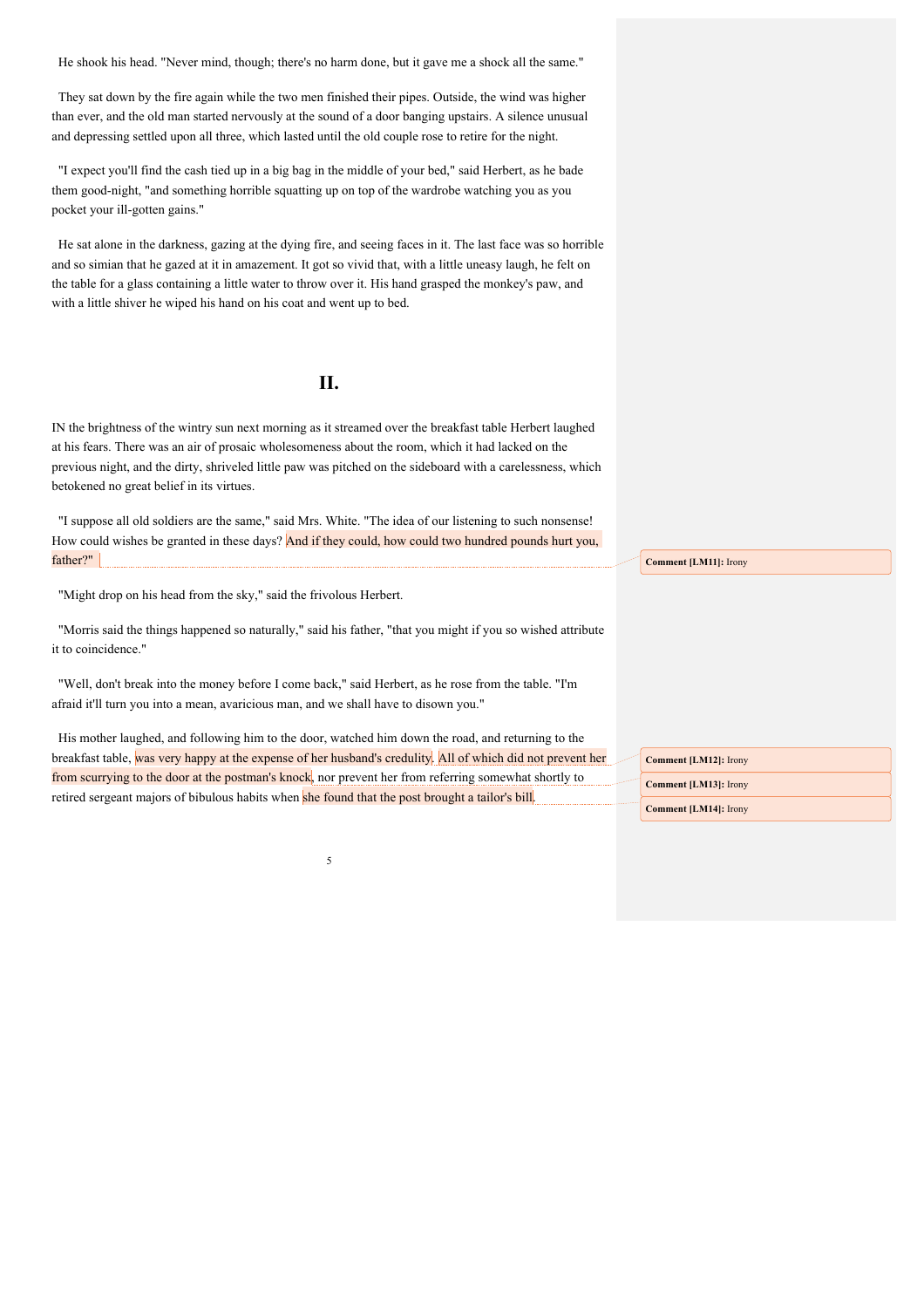"I dare say," said Mr. White, pouring himself out some beer; "but for all that, the thing moved in my hand; that I'll swear to."

"You thought it did," said the old lady soothingly.

"I say it did," replied the other. "There was no thought about it; I had just----What's the matter?"

His wife made no reply. She was watching the mysterious movements of a man outside, who, peering in an undecided fashion at the house, appeared to be trying to make up his mind to enter. In mental connection with the two hundred pounds, she noticed that the stranger was well dressed and wore a silk hat of glossy newness. Three times he paused at the gate, and then walked on again. The fourth time he stood with his hand upon it, and then with sudden resolution flung it open and walked up the path. Mrs. White at the same moment placed her hands behind her, and hurriedly unfastening the strings of her apron, put that useful article of apparel beneath the cushion of her chair.

She brought the stranger, who seemed ill at ease, into the room. He gazed at her furtively, and listened in a preoccupied fashion as the old lady apologized for the appearance of the room, and her husband's coat, a garment that he usually reserved for the garden. She then waited as patiently as her sex would permit, for him to broach his business, but he was at first strangely silent.

"I--was asked to call," he said at last, and stooped and picked a piece of cotton from his trousers. "I come from Maw and Meggins."

The old lady started. "Is anything the matter?" she asked breathlessly. "Has anything happened to Herbert? What is it? What is it?"

Her husband interposed. "There, there, mother," he said hastily. "Sit down, and don't jump to conclusions. You've not brought bad news, I'm sure, sir" and he eyed the other wistfully.

"I'm sorry----" began the visitor.

"Is he hurt?" demanded the mother.

The visitor bowed in assent. "Badly hurt," he said quietly, "but he is not in any pain."

"Oh, thank God!" said the old woman, clasping her hands. "Thank God for that! Thank----"

She broke off suddenly as the sinister meaning of the assurance dawned upon her and she saw the awful confirmation of her fears in the other's averted face. She caught her breath, and turning to her slower-witted husband, laid her trembling old hand upon his. There was a long silence.

6

**Comment [LM15]:** Irony

**Comment [LM16]:** Foreshadowing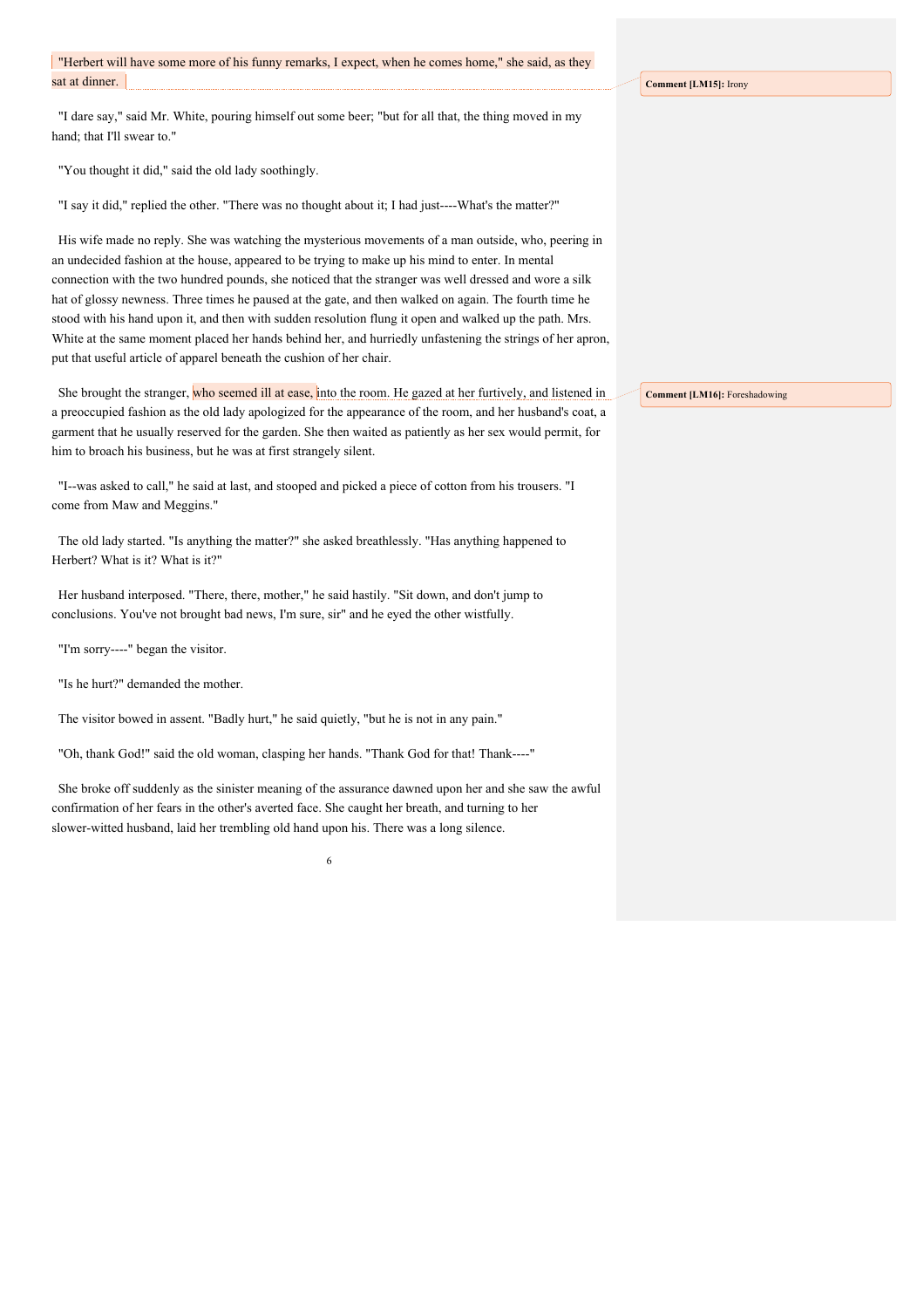"He was caught in the machinery," said the visitor at length, in a low voice.

"Caught in the machinery," repeated Mr. White, in a dazed fashion, "yes."

He sat staring blankly out at the window, and taking his wife's hand between his own, pressed it as he had been wont to do in their old courting days nearly forty years before.

"He was the only one left to us," he said, turning gently to the visitor. "It is hard."

The other coughed, and rising, walked slowly to the window. "The firm wished me to convey their sincere sympathy with you in your great loss," he said, without looking round. "I beg that you will understand I am only their servant and merely obeying orders."

There was no reply; the old woman's face was white, her eyes staring, and her breath inaudible; on the husband's face was a look such as his friend the sergeant might have carried into his first action.

"I was to say that Maw and Meggins disclaim all responsibility," continued the other. "They admit no liability at all, but in consideration of your son's services they wish to present you with a certain sum as compensation."

Mr. White dropped his wife's hand, and rising to his feet, gazed with a look of horror at his visitor. His dry lips shaped the words, "How much?"

"Two hundred pounds," was the answer.

Unconscious of his wife's shriek, the old man smiled faintly, put out his hands like a sightless man, and dropped, a senseless heap, to the floor.

**III.**

IN the huge new cemetery, some two miles distant, the old people buried their dead, and came back to a house steeped in shadow and silence. It was all over so quickly that at first they could hardly realize it, and remained in a state of expectation as though of something else to happen--something else which was to lighten this load, too heavy for old hearts to bear.

But the days passed, and expectation gave place to resignation--the hopeless resignation of the old, sometimes miscalled, apathy. Sometimes they hardly exchanged a word, for now they had nothing to talk about, and their days were long to weariness.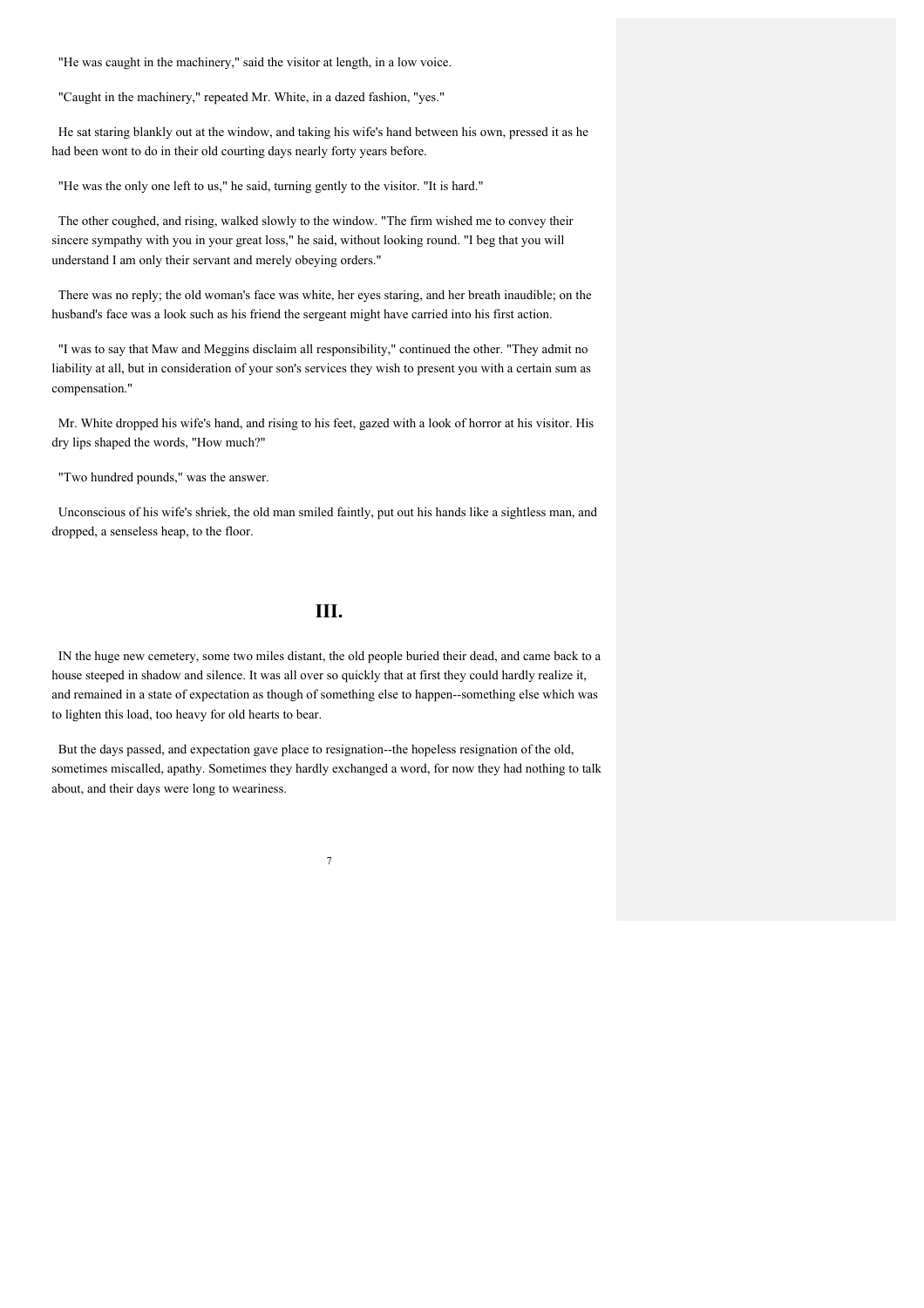It was about a week after that that the old man, waking suddenly in the night, stretched out his hand and found himself alone. The room was in darkness, and the sound of subdued weeping came from the window. He raised himself in bed and listened.

"Come back," he said tenderly. "You will be cold."

"It is colder for my son," said the old woman, and wept afresh.

The sound of her sobs died away on his ears. The bed was warm, and his eyes heavy with sleep. He dozed fitfully, and then slept until a sudden wild cry from his wife awoke him with a start.

"The paw!" she cried wildly. "The monkey's paw!"

He started up in alarm. "Where? Where is it? What's the matter?"

She came stumbling across the room toward him. "I want it," she said quietly. "You've not destroyed it?"

"It's in the parlor, on the bracket," he replied, marveling. "Why?"

She cried and laughed together, and bending over, kissed his cheek.

"I only just thought of it," she said hysterically. "Why didn't I think of it before? Why didn't you think of it?"

"Think of what?" he questioned.

"The other two wishes," she replied rapidly. "We've only had one."

"Was not that enough?" he demanded fiercely.

"No," she cried, triumphantly; "we'll have one more. Go down and get it quickly, and wish our boy alive again."

The man sat up in bed and flung the bedclothes from his quaking limbs. "Good God, you are mad!" he cried aghast.

"Get it," she panted; "get it quickly, and wish---- Oh, my boy, my boy!"

Her husband struck a match and lit the candle. "Get back to bed," he said, unsteadily. "You don't know what you are saying."

8

"We had the first wish granted," said the old woman, feverishly; "why not the second."

"A coincidence," stammered the old man.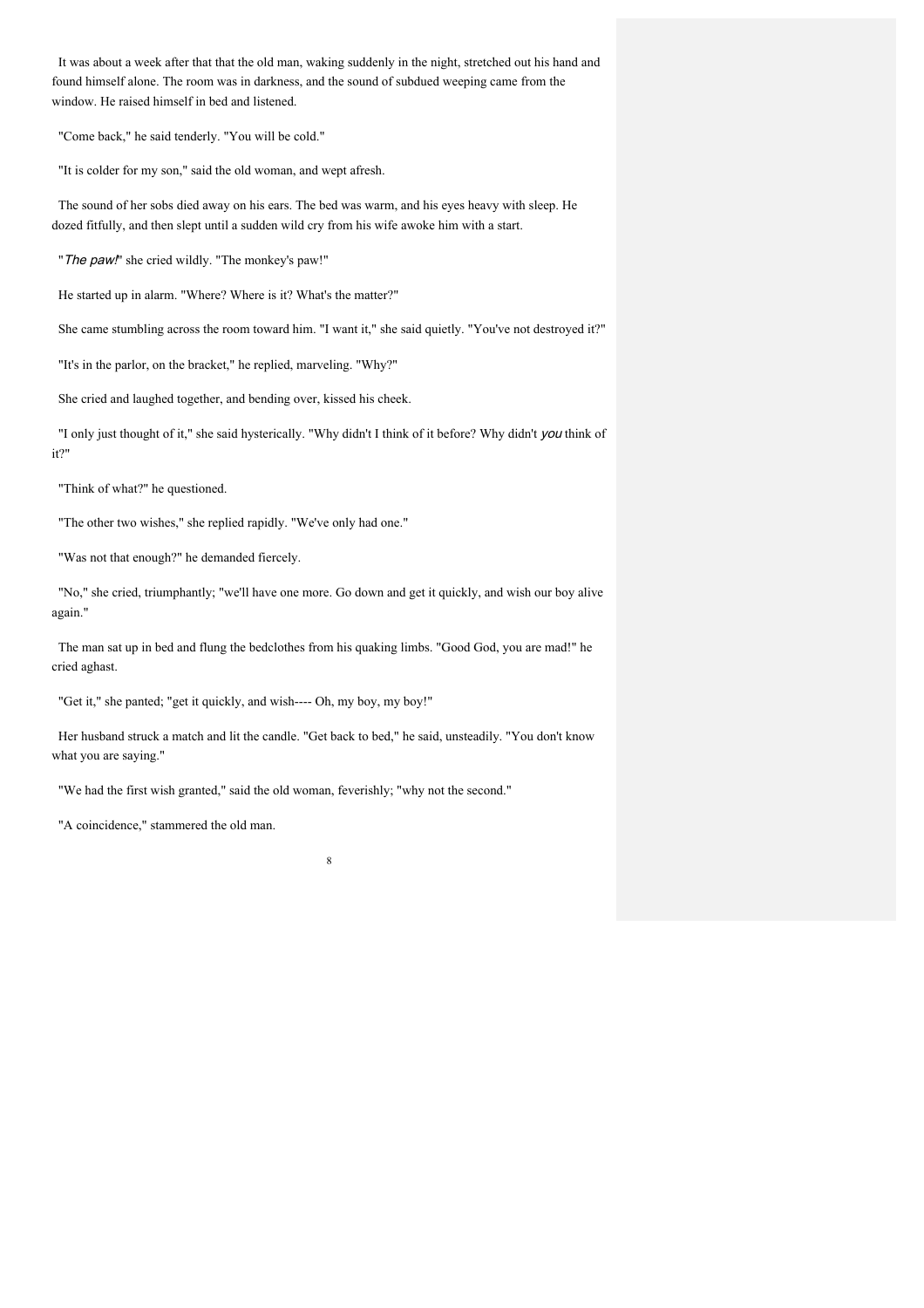"Go and get it and wish," cried the old woman, quivering with excitement.

The old man turned and regarded her, and his voice shook. "He has been dead ten days, and besides he--I would not tell you else, but--I could only recognize him by his clothing. If he was too terrible for you to see then, how now?"

"Bring him back," cried the old woman, and dragged him toward the door. "Do you think I fear the child I have nursed?"

He went down in the darkness, and felt his way to the parlor, and then to the mantelpiece. The talisman was in its place, and a horrible fear that the unspoken wish might bring his mutilated son before him ere he could escape from the room seized upon him, and he caught his breath as he found that he had lost the direction of the door. His brow cold with sweat, he felt his way round the table, and groped along the wall until he found himself in the small passage with the unwholesome thing in his hand.

Even his wife's face seemed changed as he entered the room. It was white and expectant, and to his fears seemed to have an unnatural look upon it. He was afraid of her.

"Wish!" she cried, in a strong voice.

"It is foolish and wicked," he faltered.

"Wish!" repeated his wife.

He raised his hand. "I wish my son alive again."

The talisman fell to the floor, and he regarded it fearfully. Then he sank trembling into a chair as the old woman, with burning eyes, walked to the window and raised the blind.

He sat until he was chilled with the cold, glancing occasionally at the figure of the old woman peering through the window. The candle end, which had burnt below the rim of the china candlestick, was throwing pulsating shadows on the ceiling and walls, until, with a flicker larger than the rest, it expired. The old man, with an unspeakable sense of relief at the failure of the talisman, crept back to his bed, and a minute or two afterward the old woman came silently and apathetically beside him.

Neither spoke, but both lay silently listening to the ticking of the clock. A stair creaked, and a squeaky mouse scurried noisily through the wall. The darkness was oppressive, and after lying for some time screwing up his courage, the husband took the box of matches, and striking one, went downstairs for a candle.

At the foot of the stairs the match went out, and he paused to strike another, and at the same moment a knock, so quiet and stealthy as to be scarcely audible, sounded on the front door.